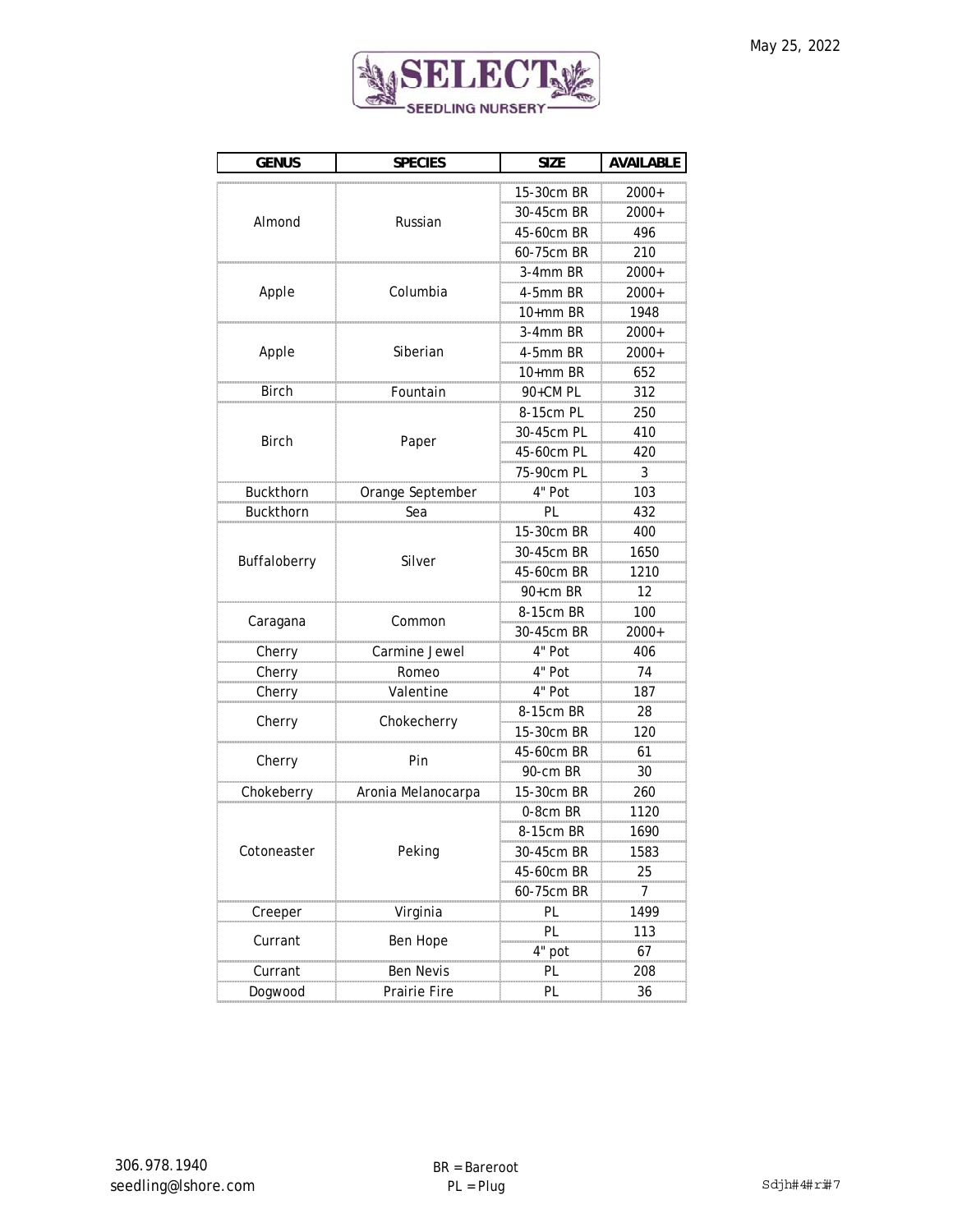

| <b>GENUS</b> | <b>SPECIES</b>         | <b>SIZE</b> | <b>AVAILABLE</b> |
|--------------|------------------------|-------------|------------------|
| Dogwood      |                        | 8-15cm BR   | 1700             |
|              |                        | 15-30cm BR  | $2000+$          |
|              |                        | 30-45cm BR  | 770              |
|              | <b>Red Osier</b>       | 45-60cm BR  | 2000+            |
|              |                        | 60-75cm BR  | 296              |
|              |                        | 75-90cm BR  | 3                |
| Elder        | Red                    | 60-75cm BR  | 271              |
| Fir          | Balsam                 | 15-30cm PL  | 241              |
| Grape        | F130                   | 8-15cm BR   | 400              |
| Grape        | Louise Swenson         | BR          | 125              |
| Haskap       | <b>Boreal Blizzard</b> | <b>RC</b>   | 17               |
| Haskap       | Tundra                 | RC          | 22               |
|              |                        | 15-30cm BR  | 8                |
| Hawthorn     | Arnold                 | 45-60cm BR  | 275              |
|              |                        | 90+cm BR    | 9                |
|              |                        | PI          | 301              |
| <u>lvy</u>   | Engleman               | 4" pot      | 382              |
| Larch        | Siberian               | PL          | 1810             |
| Larch        | Tamarack               | 15-30cm PL  | 90               |
| Lilac        | Charisma Petite        | PL          | 73               |
| Lilac        | Common                 | 15-30cm BR  | 2000+            |
| Lilac        | Donald Wyman           | PL          | 6                |
| Lilac        |                        | 8-15cm BR   | 307              |
|              | Japanese Tree          | 75-90cm BR  | 4                |
|              |                        | 0-8cm BR    | 650              |
|              | Villosa                | 8-15cm BR   | 2000+            |
| Lilac        |                        | 15-30cm BR  | 1404             |
|              |                        | 60-75cm PL  | 114              |
|              |                        | 75-90cm BR  | 4<br>mmm         |
|              |                        | 90+CM BR    | $\overline{7}$   |
| Linden       | Littleleaf             | 45-60cm BR  | 340              |
|              |                        | 60-75cm BR  | 1480             |
|              | Amur                   | 8-15cm BR   | 1000             |
|              |                        | 15-30cm BR  | 2000+            |
| Maple        |                        | 30-45cm BR  | 2000+            |
|              |                        | 45-60cm BR  | 1120             |
|              |                        | 60-75cm BR  | 45               |
|              |                        | 8-15cm BR   | 150              |
| Maple        | Manitoba               | 15-30cm BR  | 737              |
|              |                        | 30-45cm BR  | 25               |
|              |                        | 45-60cm BR  | 868              |
|              |                        | 60-75cm BR  | 3                |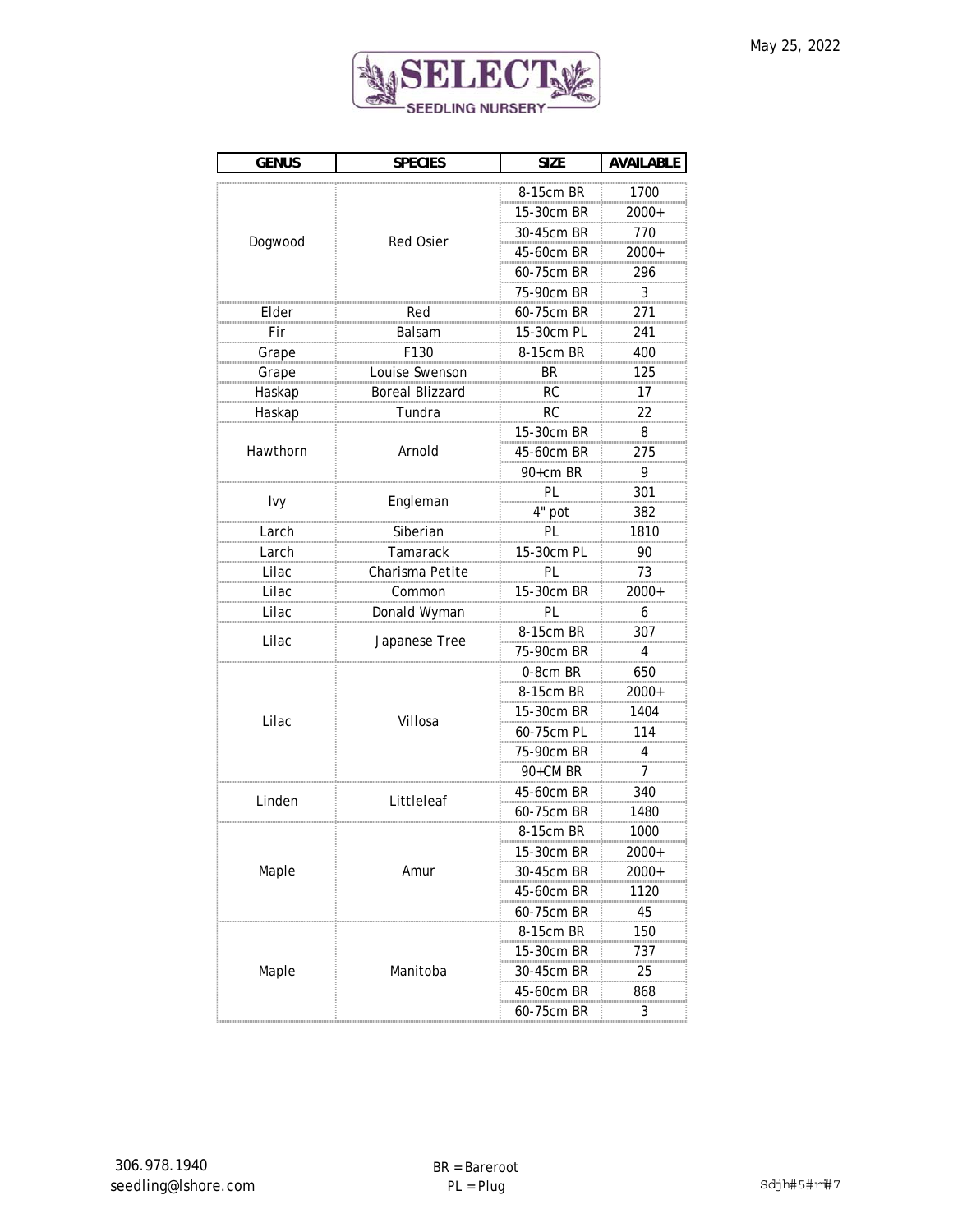

| <b>GENUS</b> | <b>SPECIES</b>         | <b>SIZE</b>     | <b>AVAILABLE</b> |
|--------------|------------------------|-----------------|------------------|
| Mountain Ash | American               | 30-45cm BR      | 460              |
| Ohio         |                        | 0-8cm BR        | 10               |
|              | <b>Buckeye</b>         | 8-15cm BR       | 93               |
|              | Russian                | 15-30cm BR      | 212              |
|              |                        | 30-45cm BR      | 644              |
| Olive        |                        | 45-60cm BR      | 482              |
|              |                        | 60-75cm BR      | 6                |
| Pine         | Lodgepole              | 15-30cm PL      | 947              |
| Poplar       | Balsam                 | 15-30cm PL      | $2000+$          |
|              | <b>Trembling Aspen</b> | 15-30cm PL      | 2000+            |
| Poplar       |                        | 45-60cm PL      | 915              |
| Raspberry    | Red Bounty             | PL              | 1272             |
| Raspberry    | Honeyqueen             | PL              | 2000+            |
|              |                        | 15-30cm BR      | 33               |
| Rose         | Prickly                | 45-60cm BR      | $2000+$          |
|              |                        | 60-75cm BR      | 240              |
| Saskatoon    | Native                 | 30-45cm PL      | 1750             |
|              |                        | 8-15cm PL       | 780              |
|              |                        | 15-30cm PL      | 2000+            |
| Saskatoon    | Northline              | 30-45cm PL      | $2000+$          |
|              |                        | 45-60cm PL      | 5                |
|              |                        | 60-75cm PL      | 9                |
|              | Thiessen               | 8-15cm PL       | 3                |
|              |                        | 15-30cm PL      | $\overline{2}$   |
| Saskatoon    |                        | 30-45cm PL      | 420              |
|              |                        | 60-75cm PL      | 6                |
|              |                        | 75-90cm PL      | 8                |
| Spirea       | Fairy Queen            | PL              | 157              |
| Spirea       | Froebeli               | PL              | 85               |
| Spirea       | Japanese Big Leaf      | PL              | 139              |
| Spirea       | Korean Bridal          | PL              | 140              |
| Spirea       | <b>Little Princess</b> | PL              | 282              |
| Spirea       | Threelobe              | PL              | 297              |
| spruce       | <b>Black Hills</b>     | #ιpοτ           | 195              |
| Spruce       | Colorado               | 15-30cm PL      | 2000+            |
| Spruce       | <b>Meyers</b>          | 15-30cm PL      | 85               |
|              |                        | #1 pot          | 373              |
| Strawberry   | Kent                   | <b>BR Crown</b> | 689              |
| Strawberry   | Seascape               | <b>BR Crown</b> | 993              |
| Wayfaring    |                        | 0-8cm BR        | 400              |
|              |                        | 8-15cm BR       | 988              |
|              |                        | 15-30cm BR      | 345              |
|              |                        | 30-45cm BR      | 27               |